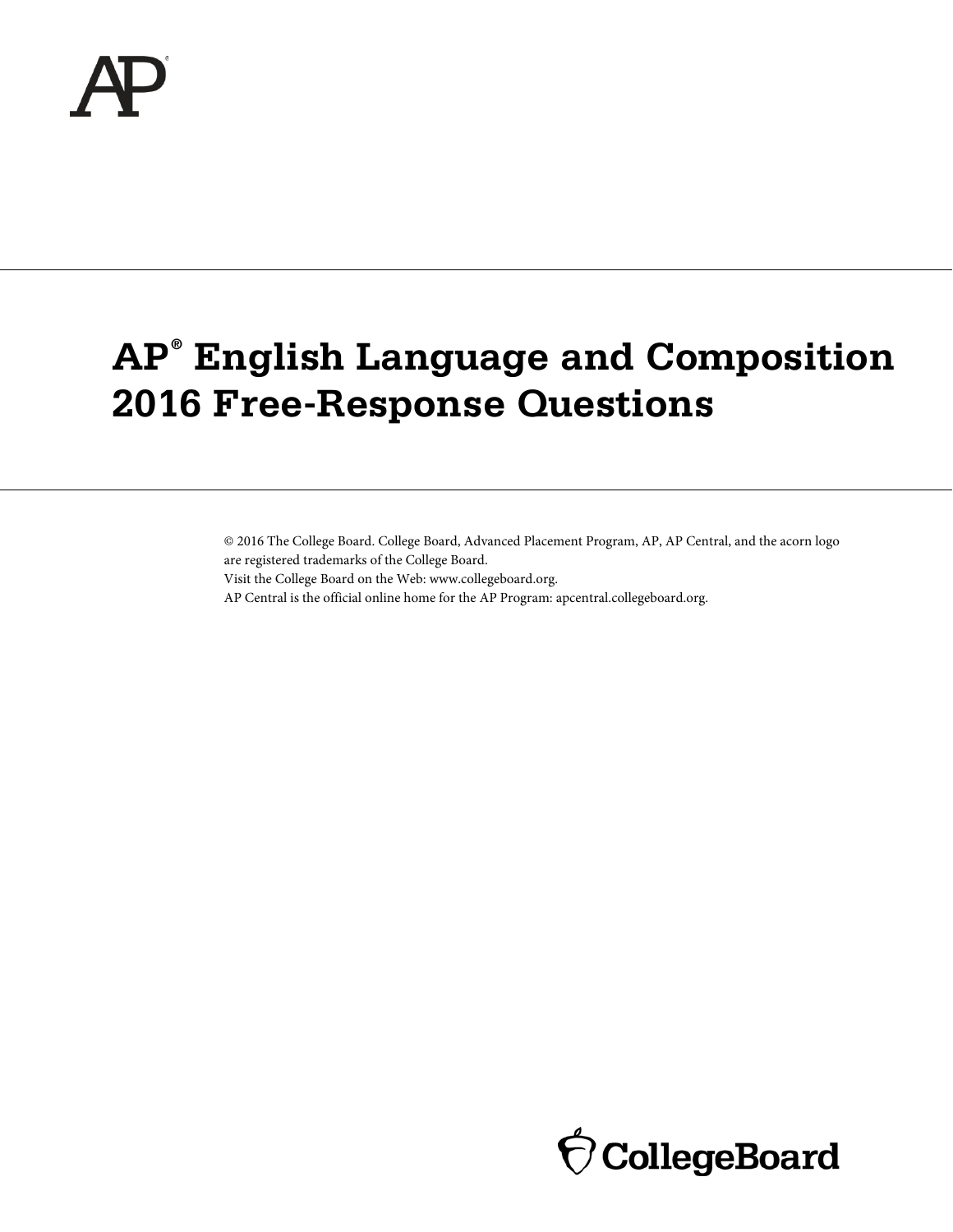# **ENGLISH LANGUAGE AND COMPOSITION SECTION II Total Time—2 hours, 15 minutes**

#### **Question 1**

## **Suggested reading and writing time—55 minutes. It is suggested that you spend 15 minutes reading the question, analyzing and evaluating the sources, and 40 minutes writing your response. Note: You may begin writing your response before the reading period is over.**

(This question counts for one-third of the total essay section score.)

Over the past several decades, the English language has become increasingly globalized, and it is now seen by many as the dominant language in international finance, science, and politics. Concurrent with the worldwide spread of English is the decline of foreign language learning in English-speaking countries, where monolingualism—the use of a single language—remains the norm.

Carefully read the following six sources, including the introductory information for each source. Then synthesize information from at least three of the sources and incorporate it into a coherent, well-developed essay that argues a clear position on whether monolingual English speakers are at a disadvantage today.

Your argument should be the focus of your essay. Use the sources to develop your argument and explain the reasoning for it. Avoid merely summarizing the sources. Indicate clearly which sources you are drawing from, whether through direct quotation, paraphrase, or summary. You may cite the sources as Source A, Source B, etc., or by using the descriptions in parentheses.

Source A (Berman) Source B (Thomas) Source C (Erard) Source D (Oaks) Source E (table) Source F (Cohen)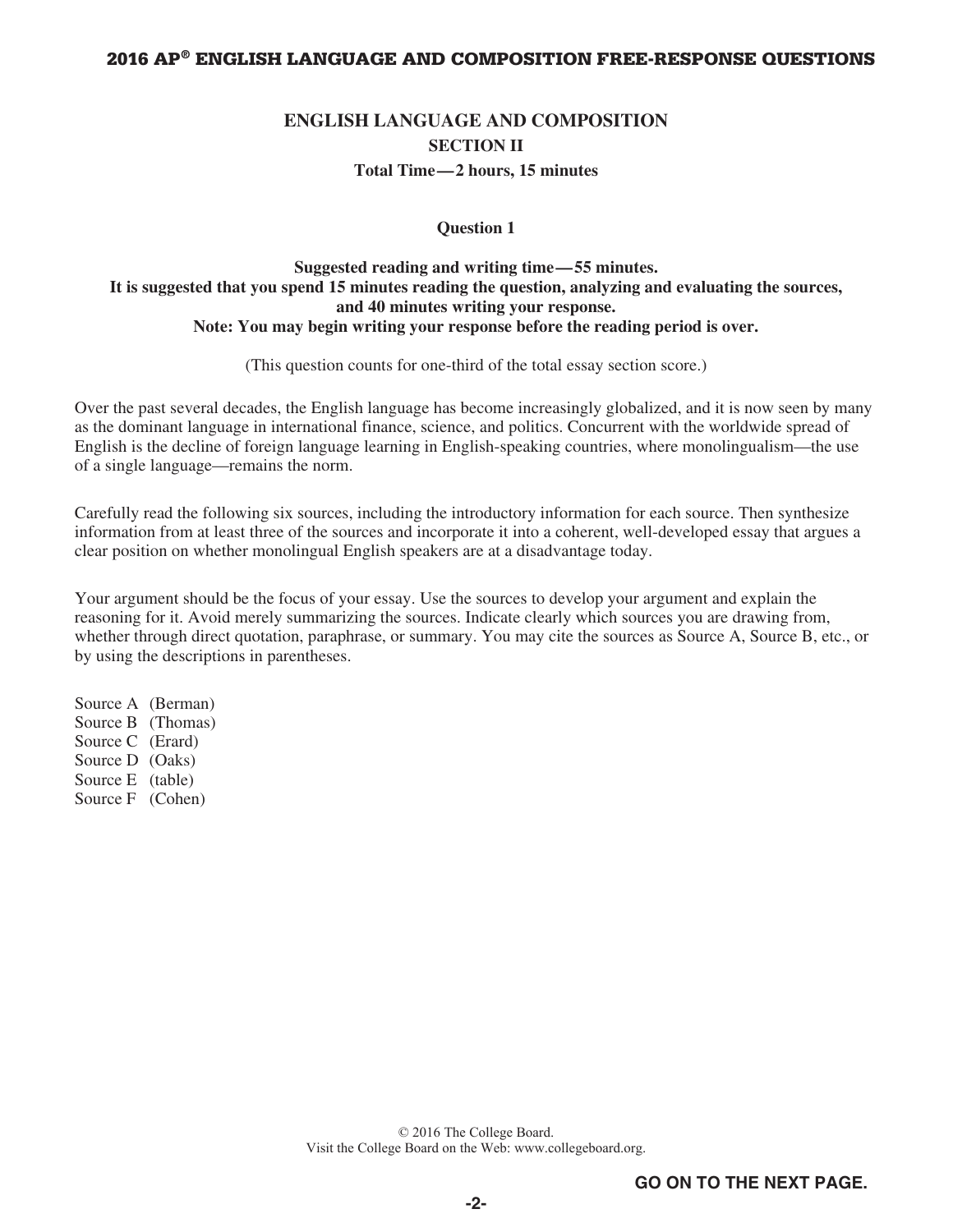#### **Source A**

Berman, Russell A. "Foreign Language for Foreign Policy?" *Inside Higher Ed*. Inside Higher Ed, 23 Nov. 2010. Web. 8 May 2013.

*The following is excerpted from an article on a Web site devoted to higher education.* 

These are troubled times for language programs in the United States, which have been battered by irresponsible cutbacks at all levels. Despite the chatter about globalization and multilateralism that has dominated public discourse in recent years, leaders in government and policy circles continue to live in a bubble of their own making, imagining that we can be global while refusing to learn the languages or learn about the cultures of the rest of the world. So it was surely encouraging that Richard Haass, president of the Council on Foreign Relations and a fixture of the foreign policy establishment, agreed to deliver the keynote address at the American Council on the Teaching of Foreign Languages Annual Convention in Boston on November 19.

Haass is a distinguished author, Oberlin- and Oxford-educated, and an influential voice in American debates. The good news is that in his talk, "Language as a Gateway to Global Communities," Haass expressed strong support for increased foreign language learning opportunities. He recognized the important work that language instructors undertake as well as the crucial connection between language and culture: language learning is not just technical mastery of grammar but rather, in his words, a "gateway" to a thorough understanding of other societies. . . .

Haass claims that in an era of tight budgets, we need convincing arguments to rally support for languages. Of course that's true, but—and this is the bad news—despite his support for language as a gateway to other cultures, he countenances only a narrowly instrumental defense for foreign language learning, limited to two rationales: national security and global economy. At the risk of schematizing his account too severely, this means: more Arabic for national security and more Mandarin, Hindi, and, en passant, Korean for the economy. It appears that in his view the only compelling arguments for language-learning involve equipping individual Americans to be better vehicles of national interest as defined by Washington. In fact, at a revealing moment in the talk, Haass boiled his own position down to a neat choice: Fallujah or Firenze. We need more Arabic to do better in Fallujah, i.e., so we could have been more effective in the Iraq War (or could be in the next one?), and we need less Italian because Italy (to his mind) is a place that is only about culture.

In this argument, Italian—like other European languages—is a luxury. There was no mention of French as a global language, with its crucial presence in Africa and North America. Haass even seems to regard Spanish as just one more European language, except perhaps that it might be useful to manage instability in Mexico. Such arguments that reduce language learning to foreign policy objectives get too simple too quickly. And they run the risk of destroying the same foreign language learning agenda they claim to defend. Language learning in Haass's view ultimately becomes just a boot camp for our students to be better soldiers, more efficient in carrying out the projects of the foreign policy establishment. That program stands in stark contrast to a vision of language learning as part of an education of citizens who can think for themselves.

Haass's account deserves attention: he is influential and thoughtful, and he is by no means alone in reducing the rationale for foreign language learning solely to national foreign policy needs. . . .Yet even on his own instrumental terms, Haass seemed to get it wrong. If language learning were primarily about plugging into large economies more successfully, then we should be offering more Japanese and German (still two very big economies after all), but they barely showed up on his map.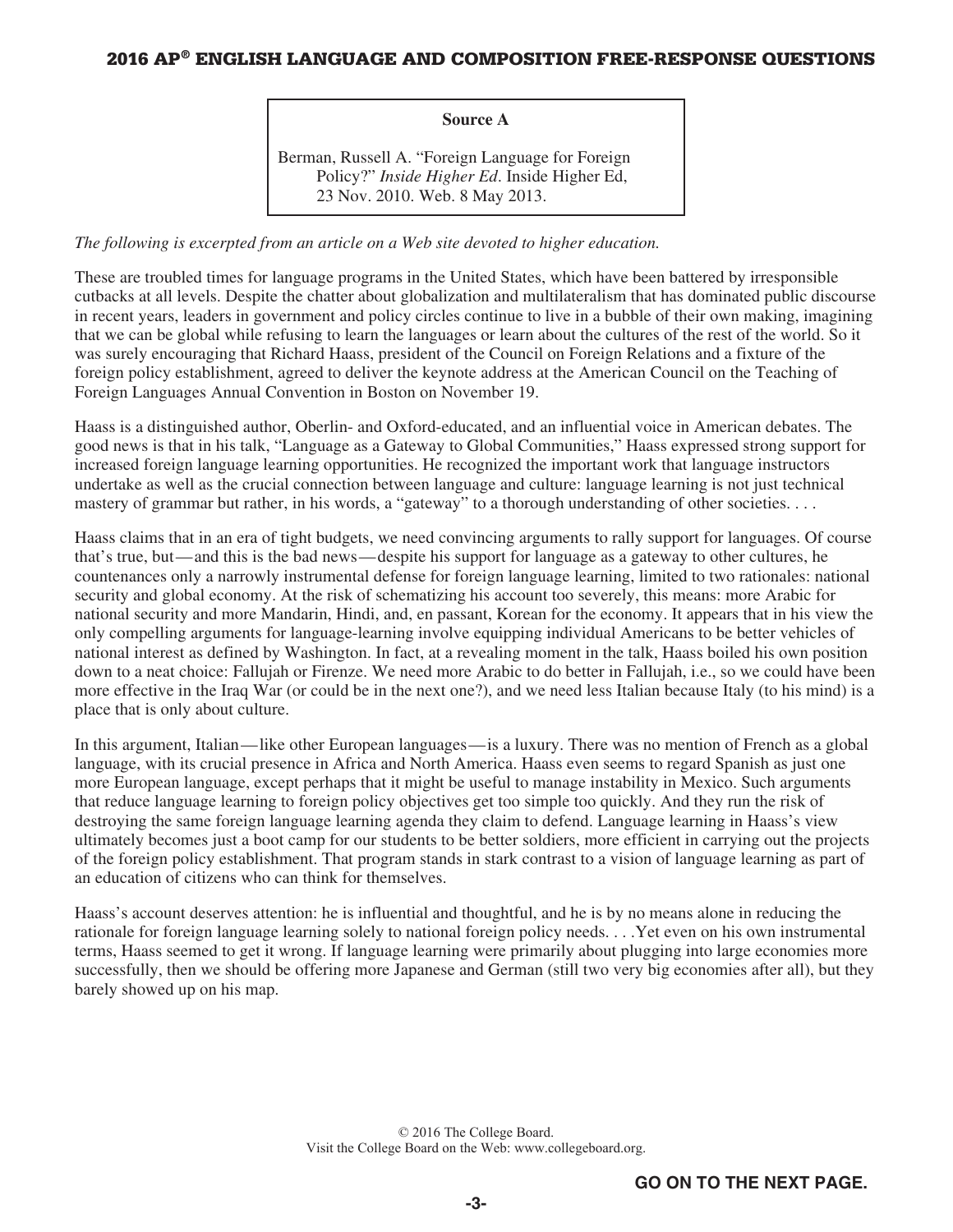The much more important issue involves getting beyond instrumental thinking altogether, at least in the educational sphere. Second language acquisition is a key component of education because it builds student ability in language as such. Students who do well in a second language do better in their first language. With the core language skills abilities to speak and to listen, to read and to write—come higher-order capacities: to interpret and understand, to recognize cultural difference, and, yes, to appreciate traditions, including one's own. Language learning is not just an instrumental skill, any more than one's writing ability is merely about learning to type on a keyboard. On the contrary, through language we become better thinkers, and that's what education is about, at least outside Washington.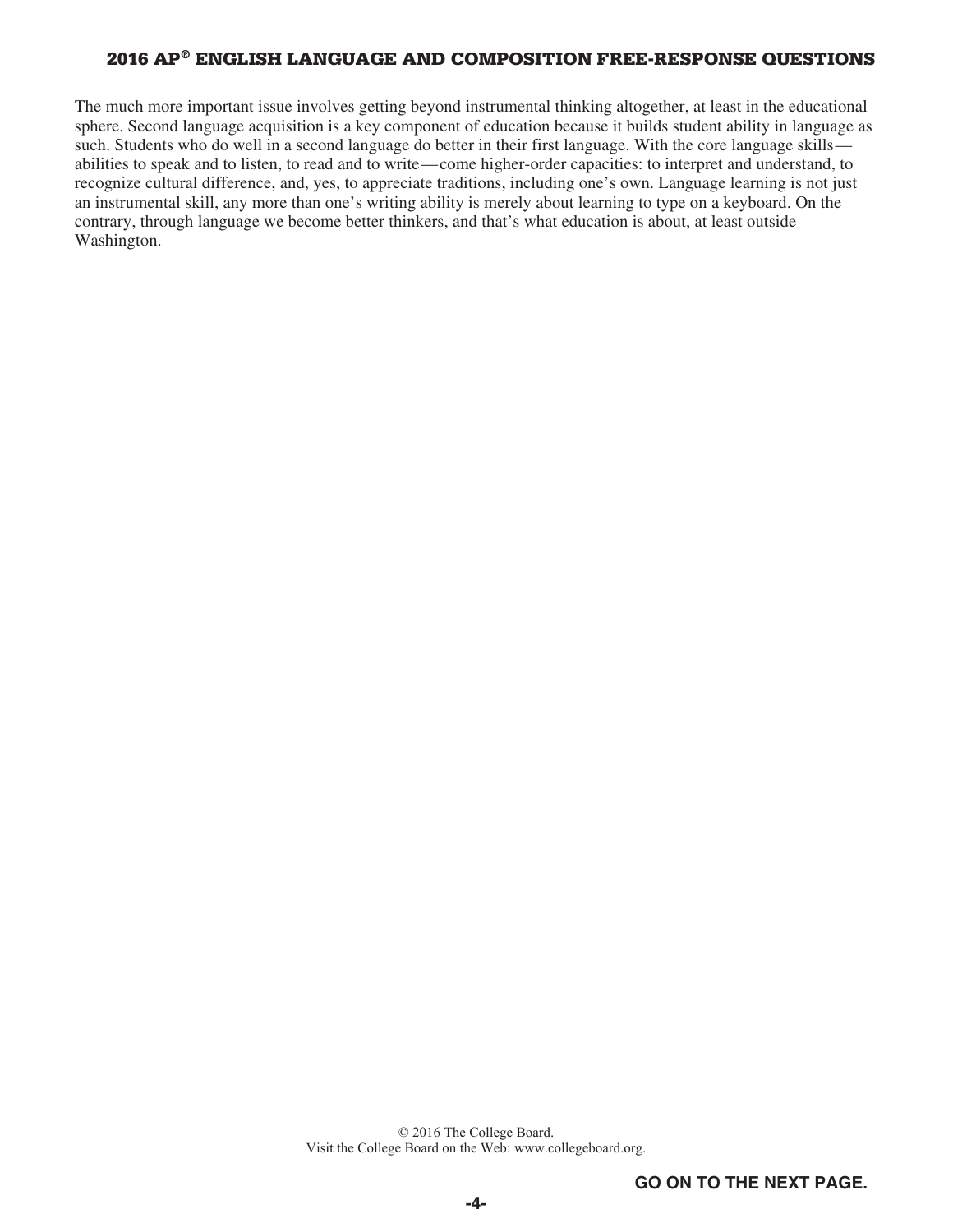#### **Source B**

Thomas, David. "Why Do the English Need to Speak a Foreign Language When Foreigners All Speak English?" *MailOnline* [UK]. Associated Newspapers Ltd, 23 Jan. 2012. Web. 8 May 2013.

*The following is excerpted from an online article in a British newspaper.* 

Department for Education figures show that fewer and fewer of us are learning a foreign language, while more and more foreigners are becoming multi-lingual. This, say distraught commentators, will condemn us pathetic Little Englanders to a life of dismal isolation while our educated, sophisticated, Euro-competitors chat away to foreign customers and steal all our business as a result.

In fact, I think those pupils who don't learn other languages are making an entirely sensible decision. Learning foreign languages is a pleasant form of intellectual self-improvement: a genteel indulgence like learning to embroider or play the violin. A bit of French or Spanish comes in handy on holiday if you're the sort of person who likes to reassure the natives that you're more sophisticated than the rest of the tourist herd. But there's absolutely no need to learn any one particular language unless you've got a specific professional use for it.

Consider the maths. There are roughly 6,900 living languages in the world. Europe alone has 234 languages spoken on a daily basis. So even if I was fluent in all the languages I've ever even begun to tackle, I'd only be able to speak to a minority of my fellow-Europeans in their mother tongues. And that's before I'd so much as set foot in the Middle East, Africa and Asia.

The planet's most common first language is Mandarin Chinese, which has around 850 million speakers. Clearly, anyone seeking to do business in the massive Chinese market would do well to brush up on their Mandarin, although they might need a bit of help with those hundreds of millions of Chinese whose preferred dialect is Cantonese.

The only problem is that Mandarin is not spoken by anyone who is not Chinese, so it's not much use in that equally significant 21st century powerhouse, India. Nor does learning one of the many languages used on the sub-Continent help one communicate with Arab or Turkish or Swahili-speakers.

There is, however, one language that does perform the magic trick of uniting the entire globe. If you ever go, as I have done, to one of the horrendous international junkets which film studios hold to promote their latest blockbusters, you'll encounter a single extraordinary language that, say, the Brazilian, Swedish, Japanese and Italian reporters use both to chat with one another and question the American stars.

This is the language of science, commerce, global politics, aviation, popular music and, above all, the internet. It's the language that 85 per cent of all Europeans learn as their second language; the language that has become the default tongue of the EU; the language that President Sarkozy of France uses with Chancellor Merkel of Germany when plotting how to stitch up the British.

This magical language is English. It unites the whole world in the way no other language can. It's arguably the major reason why our little island has such a disproportionately massive influence on global culture: from Shakespeare to Harry Potter, from James Bond to the Beatles.

All those foreigners who are so admirably learning another language are learning the one we already know. So our school pupils don't need to learn any foreign tongues. They might, of course, do well to become much, much better at speaking, writing, spelling and generally using English correctly. But that's another argument altogether.

Daily Mail.

© 2016 The College Board. Visit the College Board on the Web: www.collegeboard.org.

**-5-**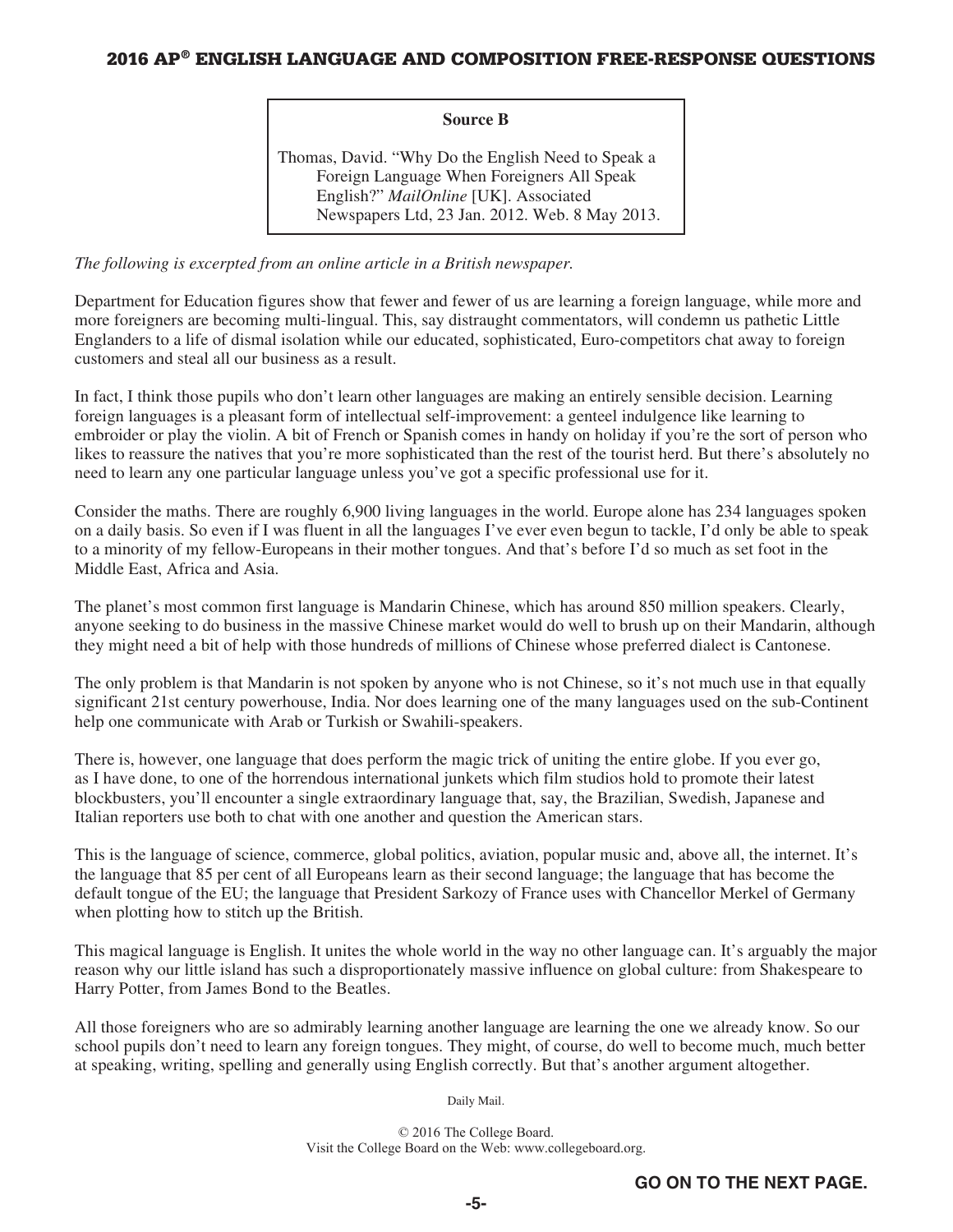#### **Source C**

Erard, Michael. "Are We Really Monolingual?" *New York Times*. New York Times, 14 Jan. 2012. Web. 8 May 2013.

Unfortunately, we do not have the permission to reproduce "Are We Really Monolingual?" by Michael Erard on this website.

The article was published in the *New York Times.*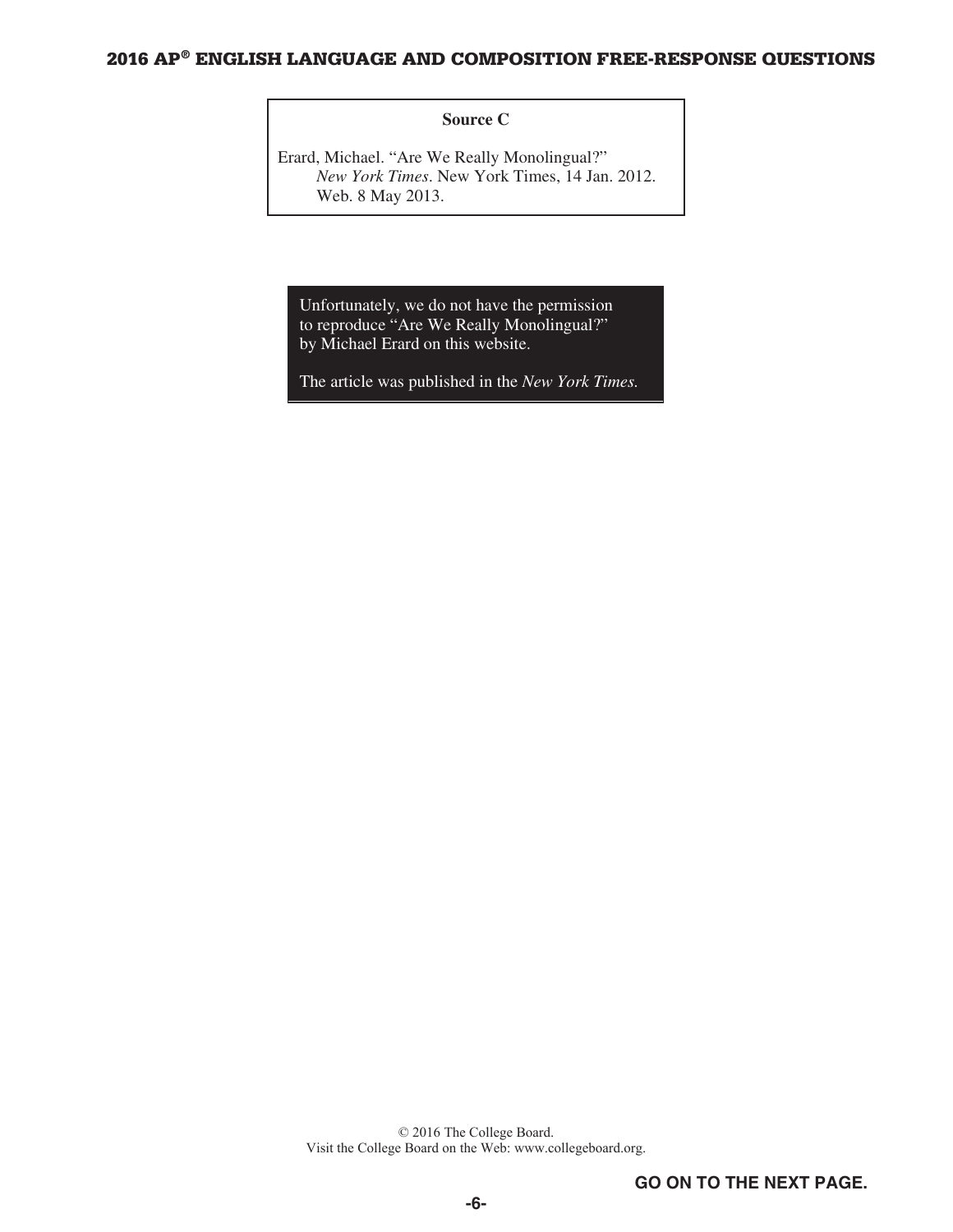#### **Source D**

Oaks, Ursula. "Foreign-Language Learning: What the United States Is Missing Out On." *Blog.NAFSA.org*. NAFSA: Association of International Educators, 20 April 2010. Web. 8 May 2013.

*The following is excerpted from a Weblog maintained by NAFSA, a leading professional association based in the United States and dedicated to international education.* 

It seemed a notably strange coincidence that the day after the *Chronicle of Higher Education's* fascinating article about foreign-language acquisition and its remarkable contributions to the human mind and to society, *Inside Higher Ed* reported that George Washington University's arts and sciences faculty had voted by an "overwhelming" margin not only to remove its foreign languages and cultures course requirement, but also to set up the new requirements in such a way that introductory foreign language courses can no longer count toward fulfilling any degree requirement in the college. At the same time, GW's curricular reform is apparently "designed to promote student learning in areas such as global perspectives and oral communications."

One wonders how "global perspectives" can happen without foreign language. But Catherine Porter (a former president of the Modern Language Association), writing in the *Chronicle*, puts it rather more bluntly. The lack of foreign-language learning in our society, she states, is "a devastating waste of potential." Students who learn languages at an early age "consistently display enhanced cognitive abilities relative to their monolingual peers." This isn't about being able to impress their parents' friends by piping up in Chinese at the dinner table—the research is showing that these kids can *think* better. Porter writes: "Demands that the language-learning process makes on the brain . . . make the brain more flexible and incite it to discover new patterns—and thus to create and maintain more circuits."

But there's so much more. Porter points out, as many others have, that in diplomatic, military, professional and commercial contexts, being monolingual is a significant handicap. In short, making the United States a more multilingual society would carry with it untold benefits: we would be more effective in global affairs, more comfortable in multicultural environments, and more nimble-minded and productive in daily life.

One of Porter's most interesting observations, to me, was about how multilingualism enhances "brain fitness." My own journey in languages is something for which I cannot claim any real foresight or deliberate intention, but by the age of 16, I spoke English, Hungarian, and French fluently. I've managed, through travel and personal and family connections, to maintain all three. One thing I know for sure is that when I get on the phone with my mother and talk to her in Hungarian for 20 minutes, or if I have to type out an email to a friend in Paris, afterwards I feel like I've had a mental jog on the treadmill: strangely energized, brain-stretched, more ready for any challenge, whether it's cooking a new dish or drafting an op-ed. And the connective cultural tissue created by deep immersion in another language cannot be overstated. When I went to Hungary during grad school to research my thesis, I figured: no problem, it's my native tongue. Yes, but I first learned it when I was a toddler, and never since then. The amount of preparation I had to do to be sure I didn't miss nuance or cultural cues and didn't draw conclusions based on erroneous translation, was significant, but well worth it. Time and again, I've realized how language can transform our interactions with one another. Porter's article is a wake-up call that neglecting foreign-language learning is hurting our country in more ways than we realize.

Used with permission of NAFSA: Association of International Educators.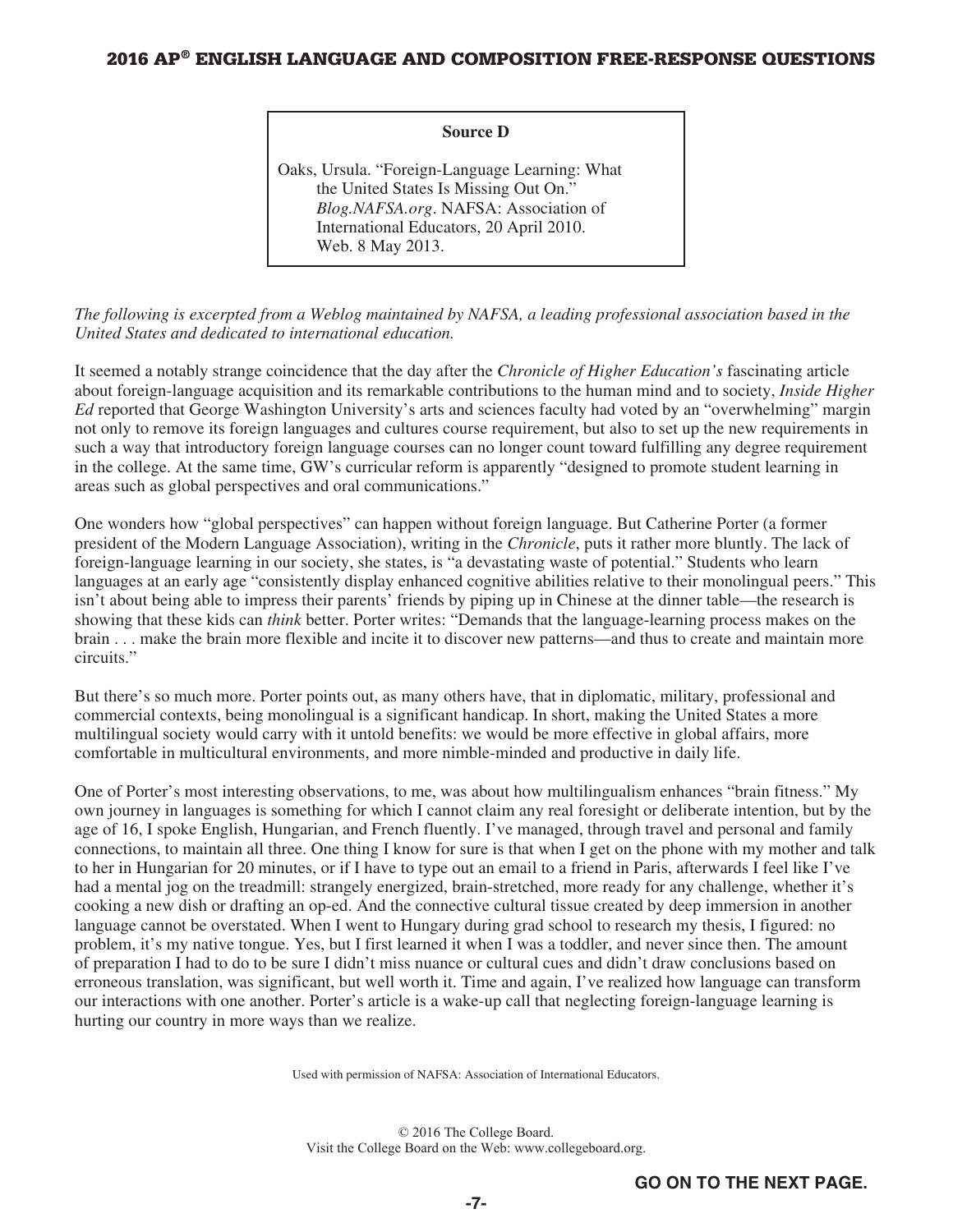#### **Source E**

"Population 5 Years and Older Who Spoke a Language Other Than English at Home by Language Group and English-Speaking Ability: 2007." Table in "Language Use in the United States: 2007." *United States Census Bureau.* United States Census Bureau, April 2010. Web. 8 May 2013.

*The following is adapted from a table in a report from the 2007 American Community Survey (United States Census Bureau) on language use in the United States.* 

## **Population 5 Years and Older Who Spoke a Language Other Than English at Home by Language Group and English-Speaking Ability: 2007**

(For information on confidentiality protection, sampling error, nonsampling error, and definitions, see *<www.census.gov/acs/www/>*)

| Characteristic                              | Total people | English-speaking ability |            |           |            |
|---------------------------------------------|--------------|--------------------------|------------|-----------|------------|
|                                             |              | Very well                | Well       | Not well  | Not at all |
| <b>NUMBER</b>                               |              |                          |            |           |            |
| Population 5 years and older                | 280,950,438  | (X)                      | (X)        | (X)       | (X)        |
| Spoke only English at home                  | 225,505,953  | (X)                      | (X)        | (X)       | (X)        |
| Spoke a language other than English at home | 55,444,485   | 30,975,474               | 10,962,722 | 9,011,298 | 4,494,991  |
| Spoke a language other than English at home | 55,444,485   | 30,975,474               | 10,962,722 | 9,011,298 | 4,494,991  |
| Spanish or Spanish Creole                   | 34,547,077   | 18,179,530               | 6,322,170  | 6,344,110 | 3,701,267  |
| Other Indo-European languages               | 10,320,730   | 6,936,808                | 2,018,148  | 1,072,025 | 293,749    |
| Asian and Pacific Island languages          | 8,316,426    | 4,274,794                | 2,176,180  | 1,412,264 | 453,188    |
| Other languages                             | 2,260,252    | 1,584,342                | 446,224    | 182,899   | 46,787     |

(X) Not applicable.

Note: Margins of error for all estimates can be found in Appendix Table 1 at <www.census.gov/population/www/socdemo/language/ appendix.html>. For more information on the ACS, see [<www.census.gov/acs/www/>](www.census.gov/acs/www).

Source: U.S. Census Bureau, 2007 American Community Survey.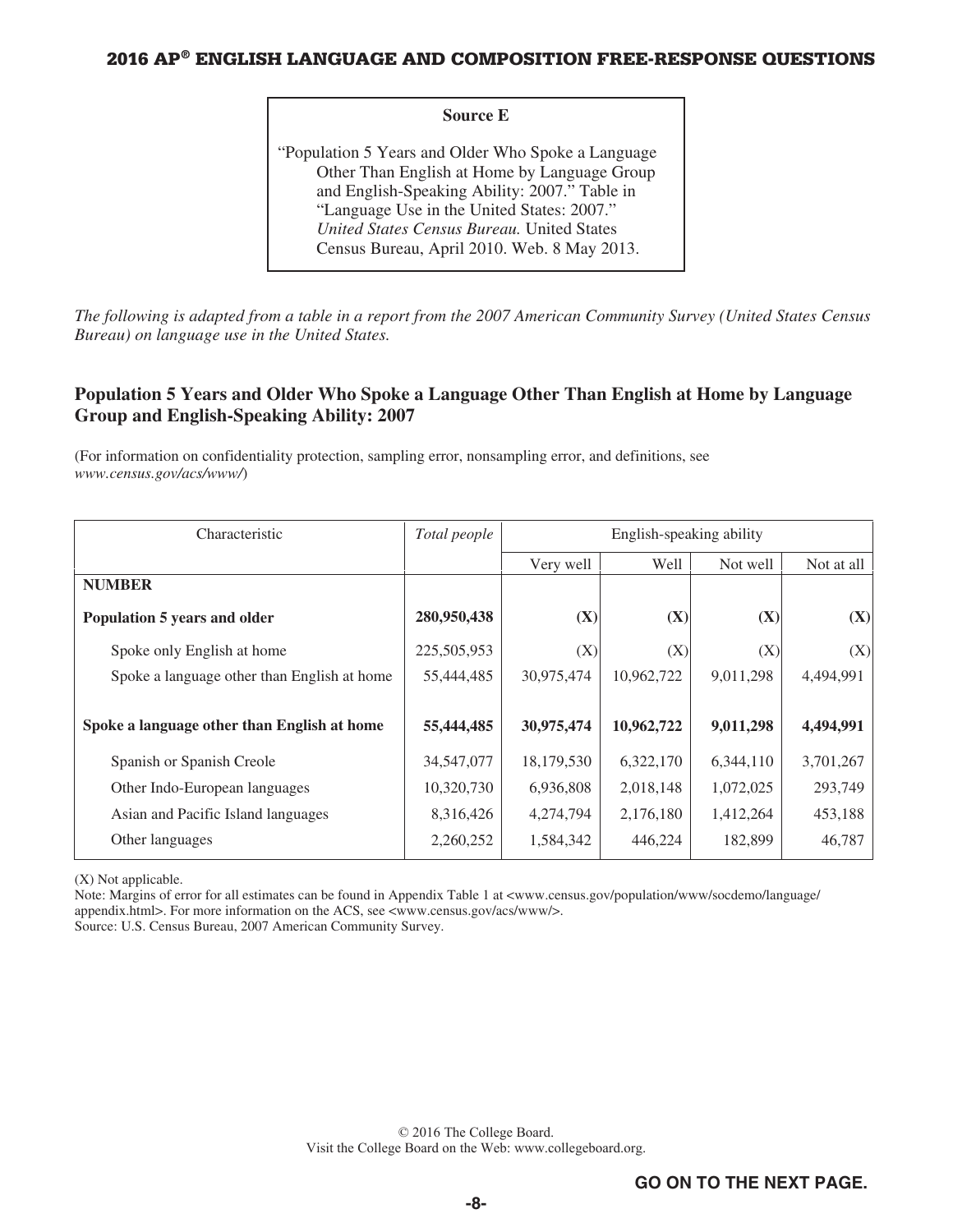#### **Source F**

Cohen, Paul. "The Rise and Fall of the American Linguistic Empire." *Dissent* 59.4 (2012): 20-21. Web. 10 Sept. 2013.

Unfortunately, we do not have the permission to reproduce "The Rise and Fall of the American Linguistic Empire" by Paul Cohen on this website.

The article was published in *Dissent* magazine.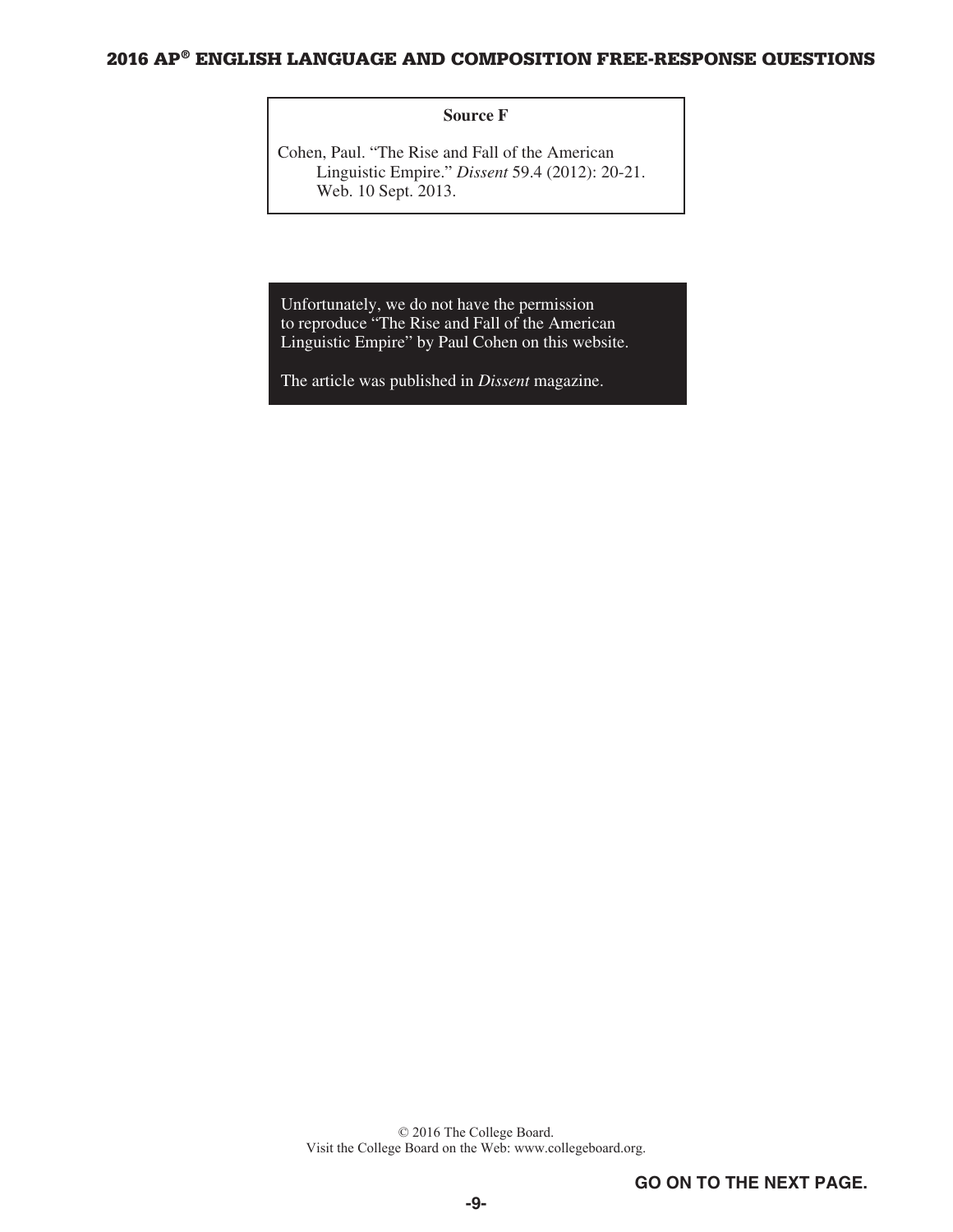#### **Question 2**

#### **Suggested time—40 minutes.**

(This question counts for one-third of the total essay section score.)

On June 11, 2004, Margaret Thatcher, the former prime minister of Great Britain, delivered the following eulogy to the American people in honor of former United States president Ronald Reagan, with whom she had worked closely. Read the eulogy carefully. Then, in a well-developed essay, analyze the rhetorical strategies that Thatcher uses to convey her message.

We have lost a great president, a great American, and a great man, and I have lost a dear friend.

In his lifetime, Ronald Reagan was such a cheerful and invigorating presence that it was easy to forget *Line*

- what daunting historic tasks he set himself. He sought  *5*to mend America's wounded spirit, to restore the strength of the free world, and to free the slaves of communism. These were causes hard to accomplish and heavy with risk, yet they were pursued with
- *10* almost a lightness of spirit, for Ronald Reagan also embodied another great cause, what Arnold Bennett once called "the great cause of cheering us all up." His policies had a freshness and optimism that won converts from every class and every nation, and
- 15 ultimately, from the very heart of the "evil empire."<sup>1</sup> Yet his humour often had a purpose beyond humour. In the terrible hours after the attempt on his life, his easy jokes gave reassurance to an anxious world. They were evidence that in the aftermath of
- *20* terror and in the midst of hysteria one great heart at least remained sane and jocular. They were truly grace under pressure. And perhaps they signified grace of a deeper kind. Ronnie himself certainly believed that he had been given back his life for a
- *25* purpose. As he told a priest after his recovery, "Whatever time I've got left now belongs to the big fella upstairs." And surely, it is hard to deny that Ronald Reagan's life was providential when we look at what he achieved in the eight years that followed.
- *30* Others prophesied the decline of the West. He inspired America and its allies with renewed faith in their mission of freedom.

Others saw only limits to growth. He transformed a stagnant economy into an engine of opportunity.

- *35* Others hoped, at best, for an uneasy cohabitation with the Soviet Union. He won the Cold War, not only without firing a shot, but also by inviting enemies out of their fortress and turning them into friends.
- *40* I cannot imagine how any diplomat or any dramatist could improve on his words to Mikhail Gorbachev<sup>2</sup> at the Geneva summit. "Let me

tell you why it is we distrust you." Those words are candid and tough, and they cannot have been easy to

*45* hear. But they are also a clear invitation to a new beginning and a new relationship that would be rooted in trust.

We live today in the world that Ronald Reagan began to reshape with those words. It is a very

- *50* different world, with different challenges and new dangers. All in all, however, it is one of greater freedom and prosperity, one more hopeful than the world he inherited on becoming president. As Prime Minister, I worked closely with
- *55* Ronald Reagan for eight of the most important years of all our lives. We talked regularly, both before and after his presidency, and I've had time and cause to reflect on what made him a great president.
- Ronald Reagan knew his own mind. He had firm *60* principles and, I believe, right ones. He expounded them clearly. He acted upon them decisively. When the world threw problems at the White House, he was not baffled or disorientated or overwhelmed. He knew almost instinctively what to do.
- *65* When his aides were preparing option papers for his decision, they were able to cut out entire rafts of proposals that they knew the old man would never wear. When his allies came under Soviet or domestic pressure, they could look confidently to Washington
- *70* for firm leadership, and when his enemies tested American resolve, they soon discovered that his resolve was firm and unyielding.

Yet his ideas, so clear, were never simplistic. He saw the many sides of truth. Yes, he warned that the

- *75* Soviet Union had an insatiable drive for military power and territorial expansion, but he also sensed that it was being eaten away by systemic failures impossible to reform. Yes, he did not shrink from denouncing Moscow's evil empire, but he realized
- *80* that a man of good will might nonetheless emerge from within its dark corridors.

So the president resisted Soviet expansion and pressed down on Soviet weakness at every point until the day came when communism began to collapse

#### © 2016 The College Board.

Visit the College Board on the Web: www.collegeboard.org.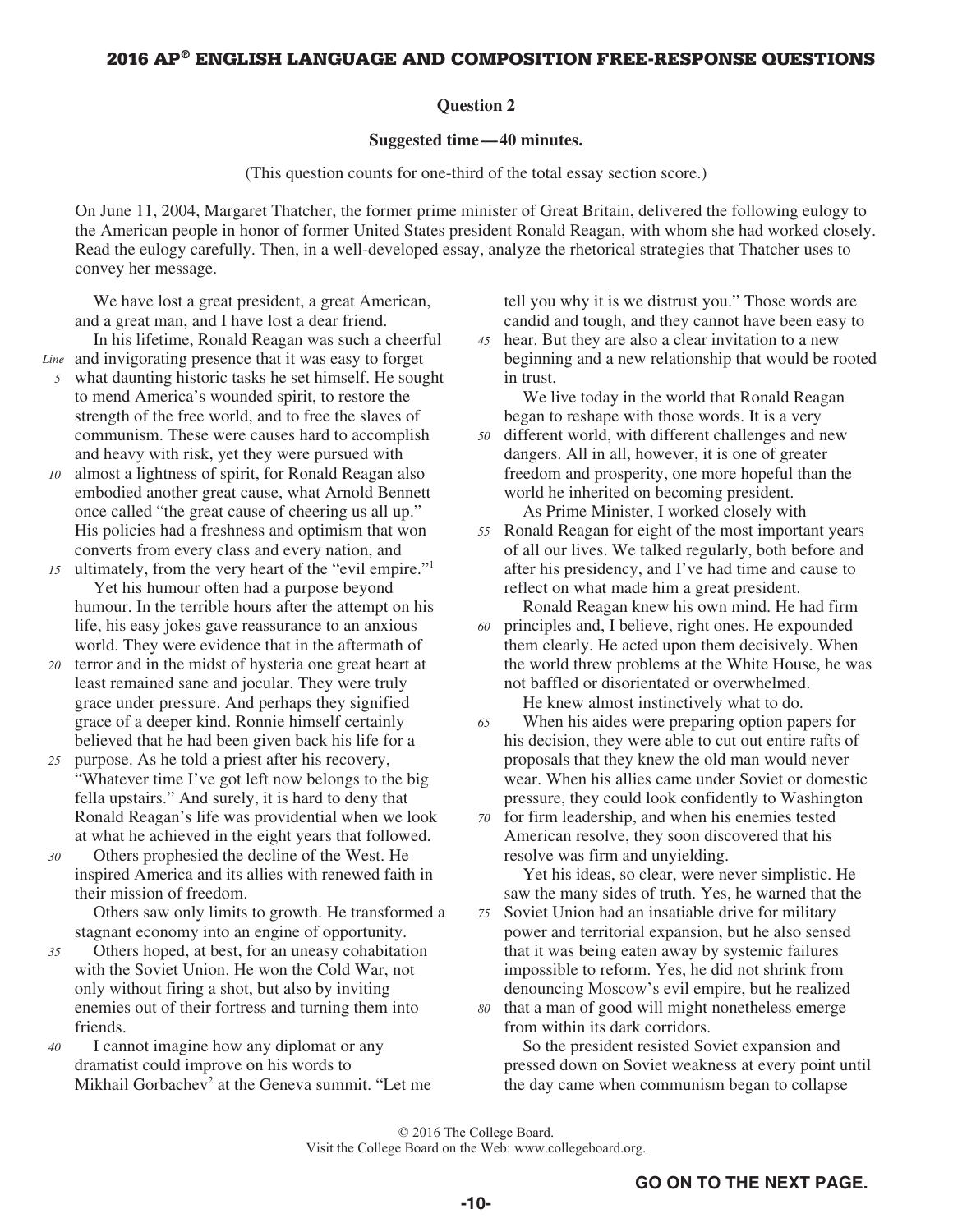- *85* beneath the combined weight of those pressures and its own failures. And when a man of good will did emerge from the ruins, President Reagan stepped forward to shake his hand and to offer sincere cooperation.
- *90* Nothing was more typical of Ronald Reagan than that large-hearted magnanimity, and nothing was more American.

Therein lies perhaps the final explanation of his achievements. Ronald Reagan carried the American

*95* people with him in his great endeavours because there was perfect sympathy between them. He and they loved America and what it stands for: freedom and opportunity for ordinary people.

<sup>&</sup>lt;sup>1</sup> A phrase used by Reagan to describe the Soviet Union

<sup>2</sup> The leader of the Communist Party of the Soviet Union from 1985 to 1991